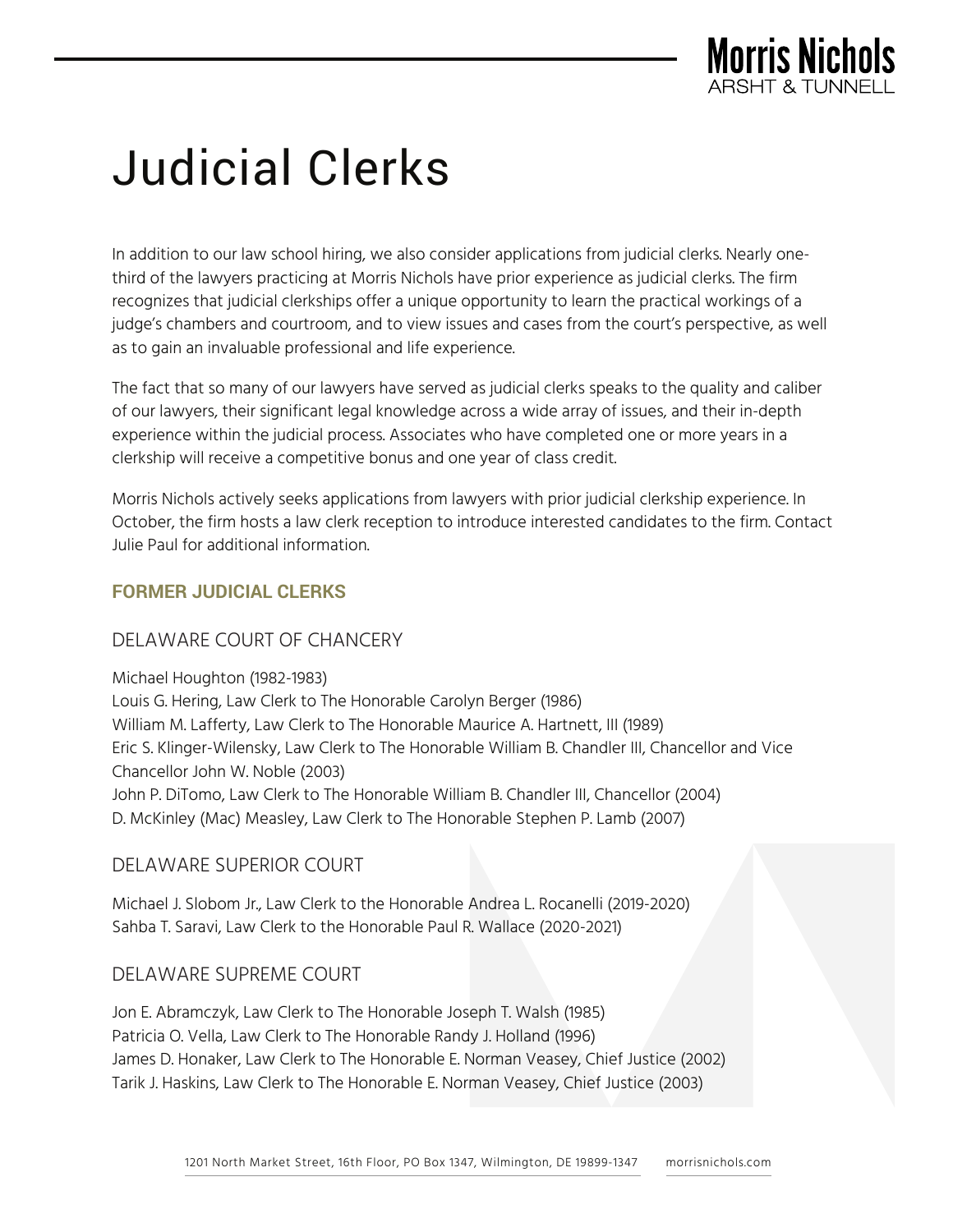

## **Judicial Clerks**

Matthew R. Clark, Law Clerk to The Honorable Henry duPont Ridgely (2008) Jennifer Ying, Law Clerk to The Honorable Jack B. Jacobs (2010) Sabrina M. Hendershot, Law Clerk to the Honorable Collins J. Seitz, Jr., (2016-2017)

U.S. BANKRUPTCY COURT FOR THE DISTRICT OF DELAWARE

Andrew R. Remming, Law Clerk to The Honorable Christopher S. Sontchi (2007) Jonathan M. Weyand, Law Clerk to The Honorable Mary F. Walrath (2020-2021)

U.S. BANKRUPTCY COURT FOR THE SOUTHERN DISTRICT OF NEW YORK

Robert J. Dehney, Law Clerk to The Honorable Prudence Beatty (1990)

U.S. COURT OF APPEALS FOR THE FIFTH CIRCUIT

Rodger D. Smith II, Law Clerk to The Honorable W. Eugene Davis (1993)

U.S. COURT OF APPEALS FOR THE THIRD CIRCUIT

Jeffrey R. Wolters, Law Clerk to The Honorable Walter K. Stapleton (1992)

U.S. DISTRICT COURT FOR THE DISTRICT OF DELAWARE

Jack B. Blumenfeld, Law Clerk to The Honorable Walter K. Stapleton (1977) S. Mark Hurd, Law Clerk to The Honorable Murray M. Schwartz (1993) Curtis S. Miller, Law Clerk to The Honorable Joseph J. Farnan, Jr. (2003)

## U.S. DISTRICT COURT FOR THE EASTERN DISTRICT OF PENNSYLVANIA

Brian P. Egan, Law Clerk to The Honorable Cynthia M. Rufe (2007)

Lawyer Recruiting Contact

Elliott D. Webster Manager, Professional Development and Legal Recruitment 302-351-9207 T ewebster@morrisnichols.com